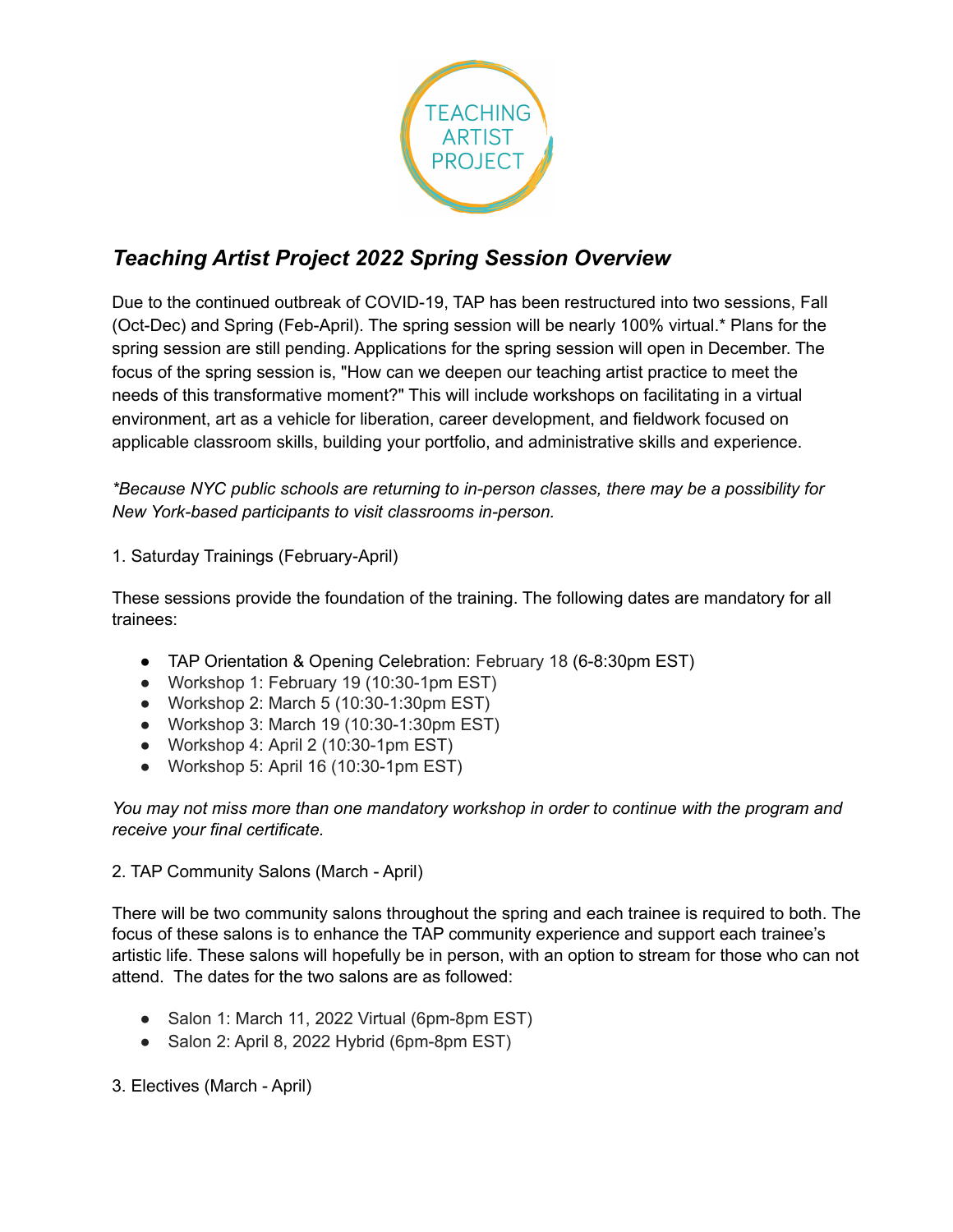Opportunities for further enrichment will be available to trainees. Topics for these electives workshops may include: Career Planning, Curriculum Design, Inclusive Practices in the Arts, etc. Dates for these electives will be made available at the start of the training. You can see previous workshops offered [here](https://www.teachingartistproject.org/tap-cohort-workshops).

## 4. Fieldwork

During the Spring Session, trainees will have the opportunity to complete a fieldwork opportunity out of the three following categories. Dates and times for the fieldwork will be determined in partnership with the trainees and are tailored to fit your schedule. These fieldwork opportunities are for the benefit and education of trainees and not for unpaid internship work. Additionally, though trainees are placed in one fieldwork track, recordings and materials for each fieldwork will be made available to all trainees.

### Inclusive & Collaborative Art:

● This fieldwork opportunity will focus on the trainee as Artivist (artist / activist). Trainees will build their online practices through interweaving accessibility needs, arts activism, and collaboration in their community work using a multidisciplinary & inclusive approach. Trainees will gain applicable skills and activities to use with their students, and will work on a collaborative art project with their group.

# \*Classroom & Curriculum:

- This is the in-school fieldwork opportunity and will focus on the trainee as a working teaching artist. Trainees will have the opportunity to observe various online classes for different age groups and artforms. In addition to in-school class requirements, this fieldwork opportunity will also include workshops on curriculum design, lesson planning, and design for your portfolio.
- Time: School and classroom visits are restricted to school hours, which are Monday-Friday between 8am-2:30pm. Final options for fieldwork opportunities will be made available to trainees at the start of training. Some after school opportunities may be available.
- *● \*Because NYC public schools are returning to in-person classes, there may be a possibility for New York-based participants to visit classrooms in-person.*

# Arts Education Administration:

● This fieldwork opportunity will focus on the trainee as administrator, helping them to learn the ins and outs of an arts education nonprofit and the basic skills needed to perform this work. Trainees will participate in workshops on different areas of administrative work, project development, grant-writing, and how their teaching artistry can enhance their administrative skills and vice versa. This fieldwork opportunity is designed for teaching artists with little to no experience in the administrative side.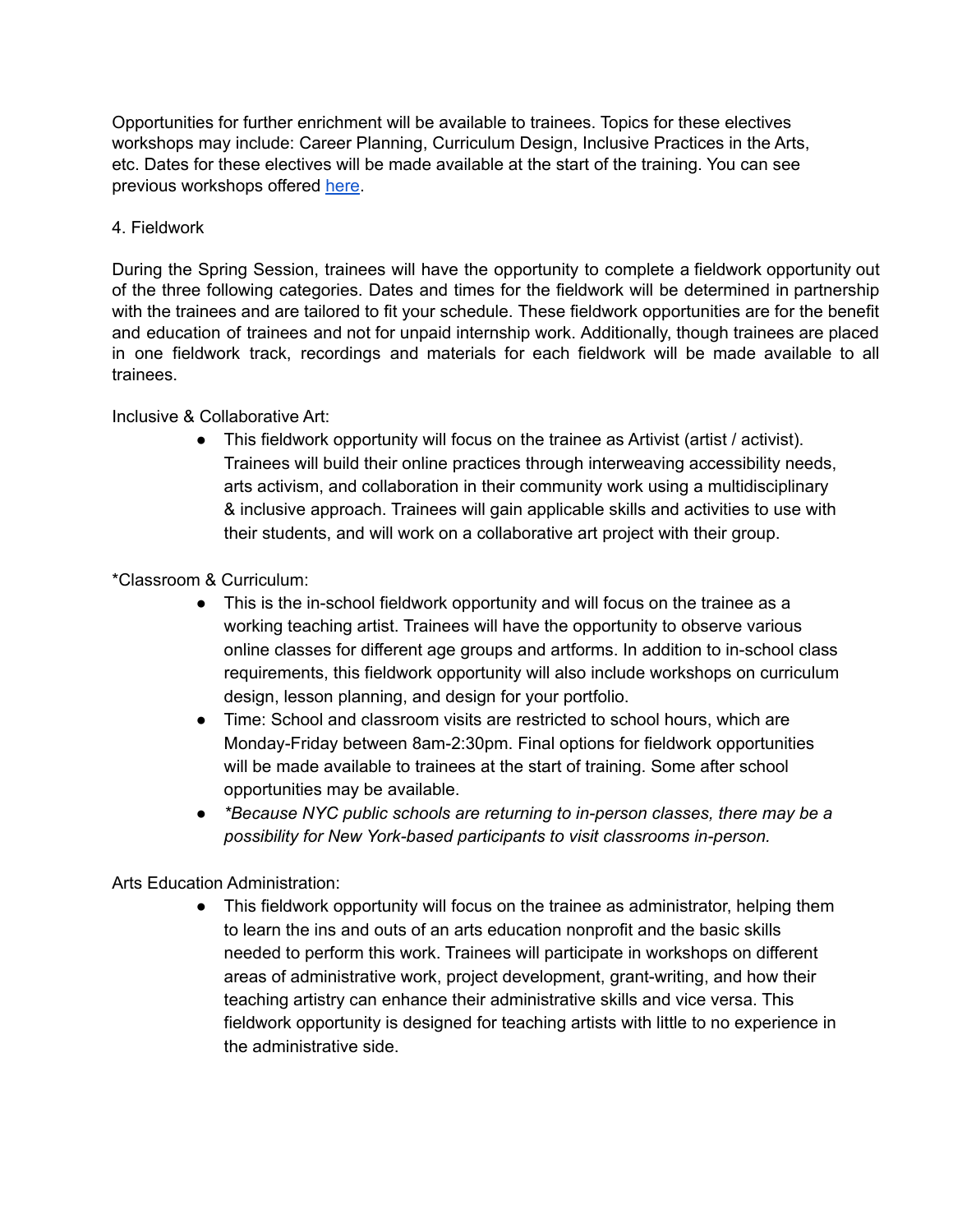All trainees must complete **25 required training hours** (a combined total of mandatory workshops, electives and salons) and **12 fieldwork hours** (a combination of workshops, individual and small group work). Additional assignments may vary depending on the fieldwork chosen and trainees might be required to contribute some extra hours to complete their final fieldwork projects.

## **Accessibility:**

Teaching Artist Project is committed to providing opportunities for all of our members to participate in our programs and engage with one another. Should you require any accessibility services, please contact [tap@communitywordproject.org.](mailto:tap@communitywordproject.org)

#### **Finances:**

Teaching Artist Project strives to be an affordable alternative to higher education for working artists. The total tuition amount due for the Spring TAP session is \$500. An Early Bird Special of \$100 off marked tuition price will be offered to all applications received before Monday, January 3, 2022.

Scholarships: Scholarship funds are available for those with financial need. If you believe that you qualify for consideration, please submit a one-page request letter. Explain why you qualify for financial aid and describe what your participation will bring to the training. There is a section to submit your scholarship request letter in the application. Payment Plans are available upon request.

Please be aware scholarship recipients are **required to complete an additional 5 hours** of support time for Community-Word Project. Please see the [scholarship](https://www.teachingartistproject.org/scholarships) page on our website for more information.

#### **Questions?**

Please see our Frequently Asked Questions page on our website for more information: [https://www.teachingartistproject.org/frequently-asked-questions.](https://www.teachingartistproject.org/frequently-asked-questions)

Visit our website [www.teachingartistproject.org](http://www.teachingartistproject.org) or contact the TAP Team at [tap@communitywordproject.org](mailto:tap@communitywordproject.org).

# *Teaching Artist Project Timeline*

Important Dates:

- Early Bird TAP Applications Due: January 3rd
- TAP Applications Due: February 1st
- TAP Extended Deadline: February 7th